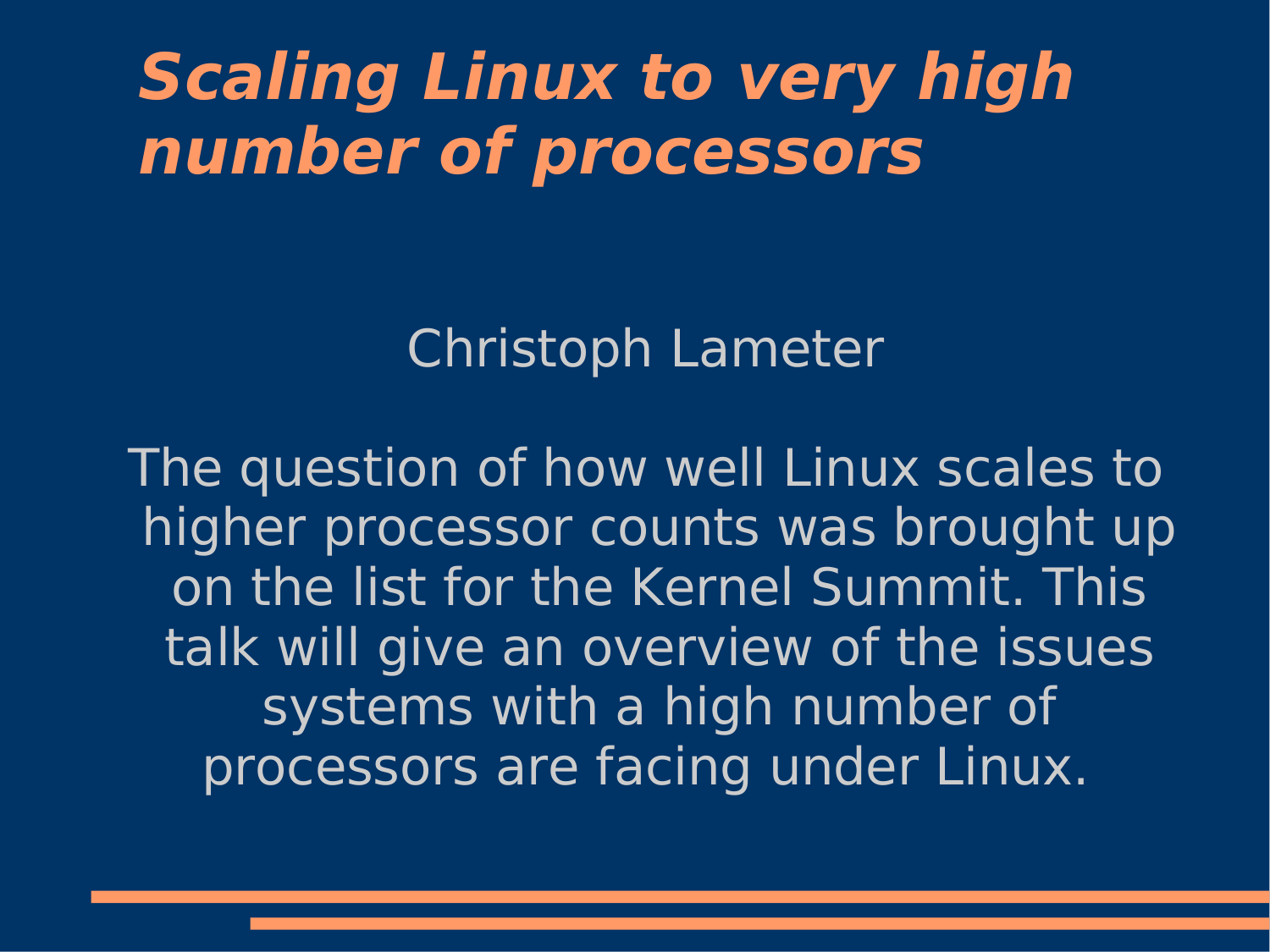### **Threads and Nodes**

- SMP is becoming common. Even laptops are now dual core.
- Typical servers have an ever increasing number of processors. 16p?
- Multiple memory busses. Memory at various distances (NUMA)
- Some introductory NUMA stuff at http://ftp.kernel.org/pub/linux/kernel/pe ople/christoph/pmig/numamemory.pdf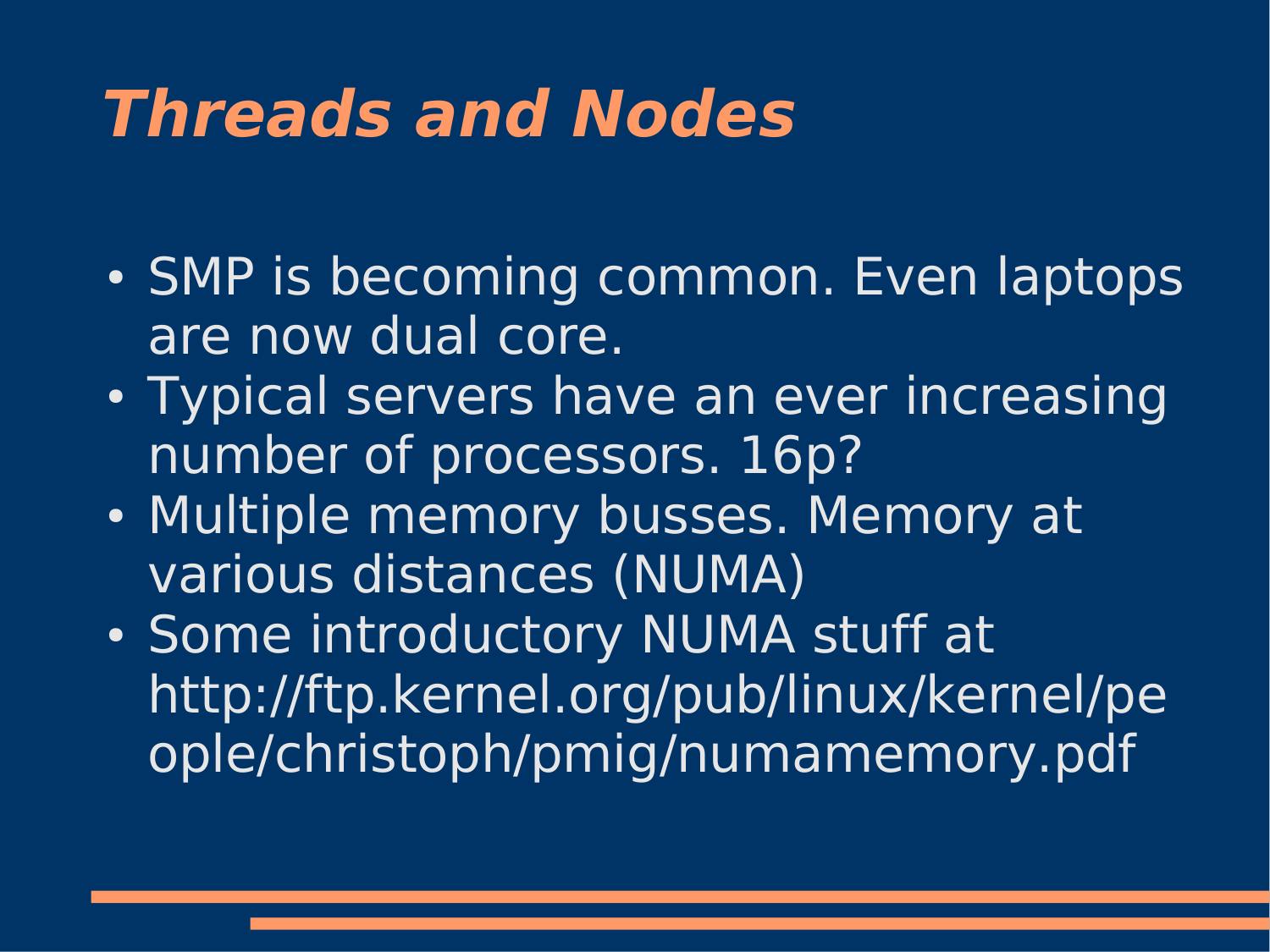# **Multiprocessor Scaling**

- Distributing the computing load
- Independent execution context
- Everything common (shared) is bad for scalability (bus, memory, locks)
- But we need a shared bus and memory so that the system can work as a whole.
- Node to node interconnect
- Per cpu structures
- Per node structures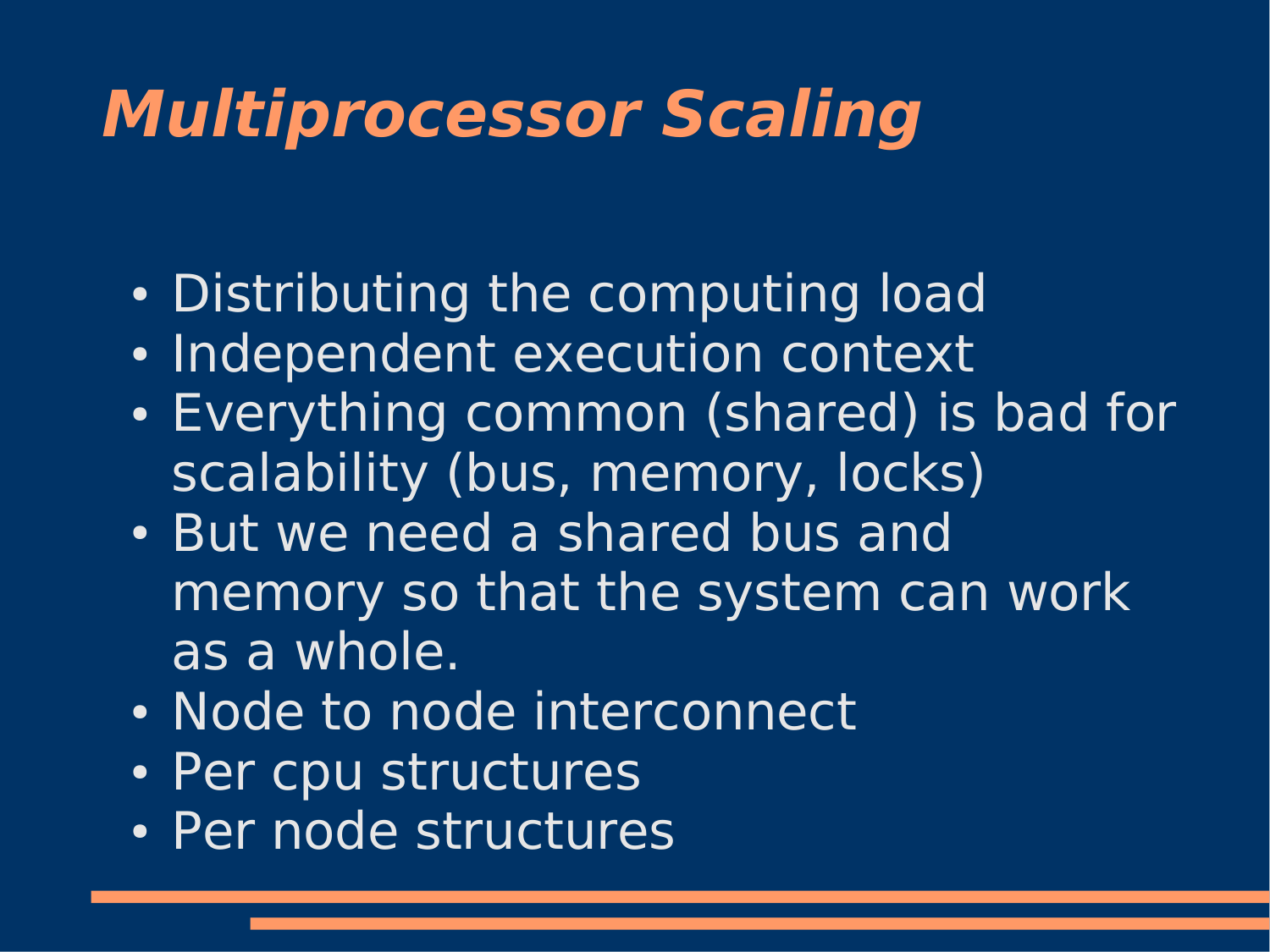# **Scaling Limits**

- 4-8p with just a single memory bus. Some 16p and 32p solutions.
- Larger system require NUMA interconnect. Scalability mostly determined by interconnect.
- Tight packing decreases latency (Opteron onboard NUMA)
- Longer distances allow larger systems (SGI Altix).
- The bigger the more distant memory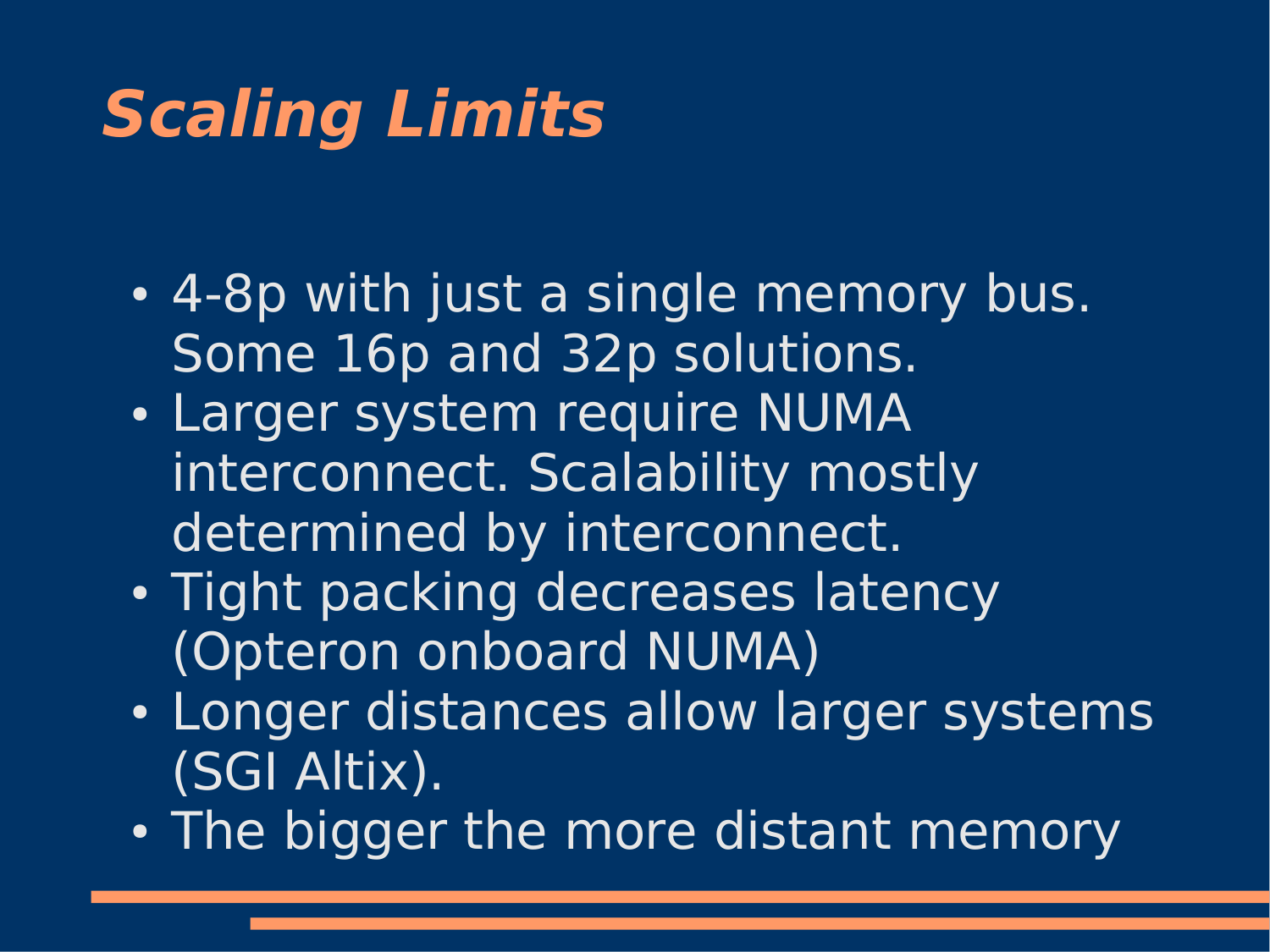# **Altix NUMA Scaling**

- 32p, 64p, 512p pretty common installations. 2p per node.
- Partitioning. Number of SSIs.
- Newest Itanium product line: 1024 node
- SUSE certified.
- Current design is for 1024 nodes / 4096 processors. Montecito delays result in only 1024 processors so far.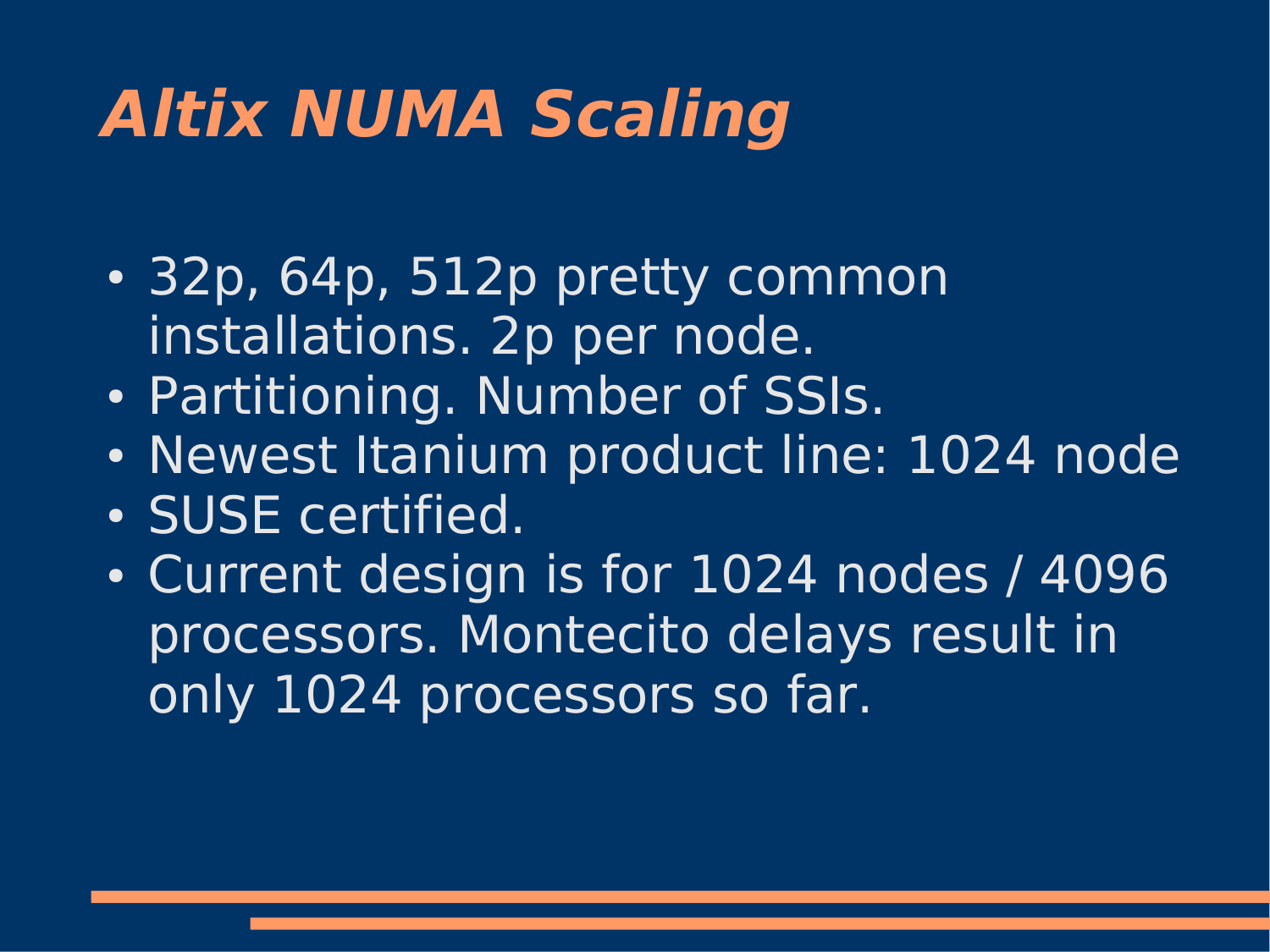### **Some performance numbers**

- New SGI blade architecture
- 1024 node, one processor per node
- Itanium Madison 9M processors.
- 8 Terabyte of main memory (8 GB per node).
- 6.4Gbyte/sec switched fabric interconnect.
- Bootup 30 minutes to about an hour.
- Time of allocating 100MB in seconds for a given processor count.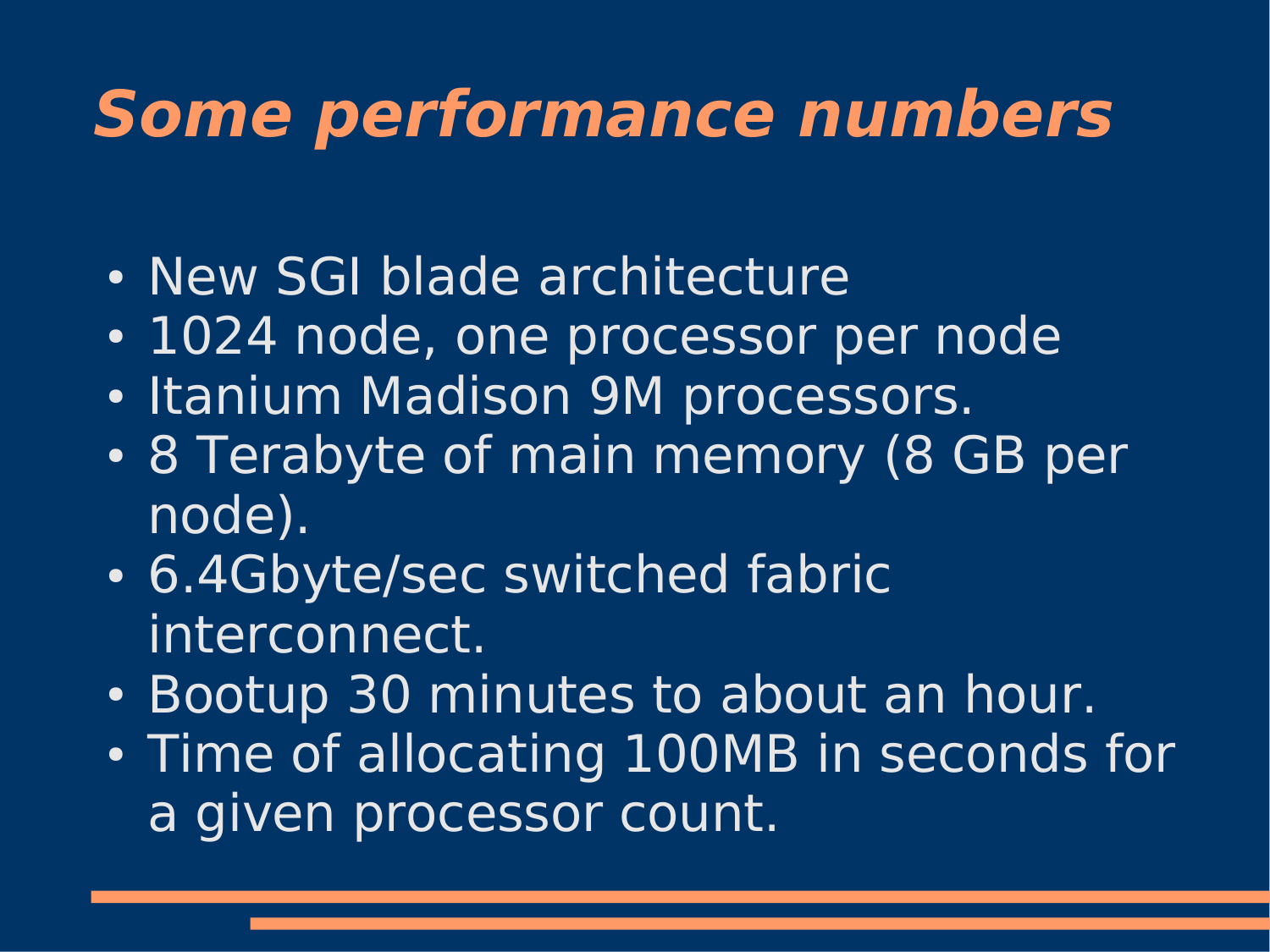### **Memalloc: Parallel processes**

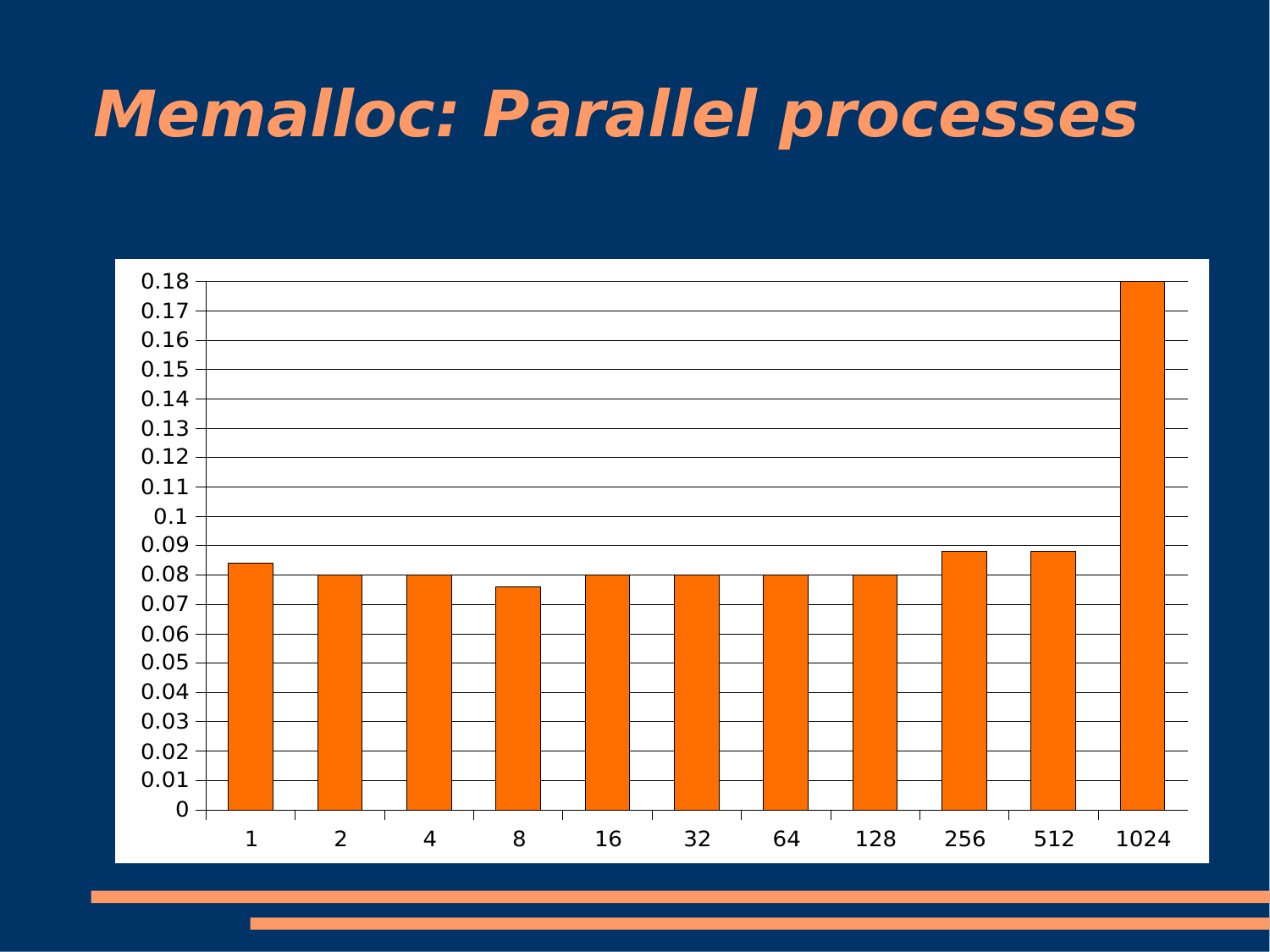# **Memalloc: Threaded app**

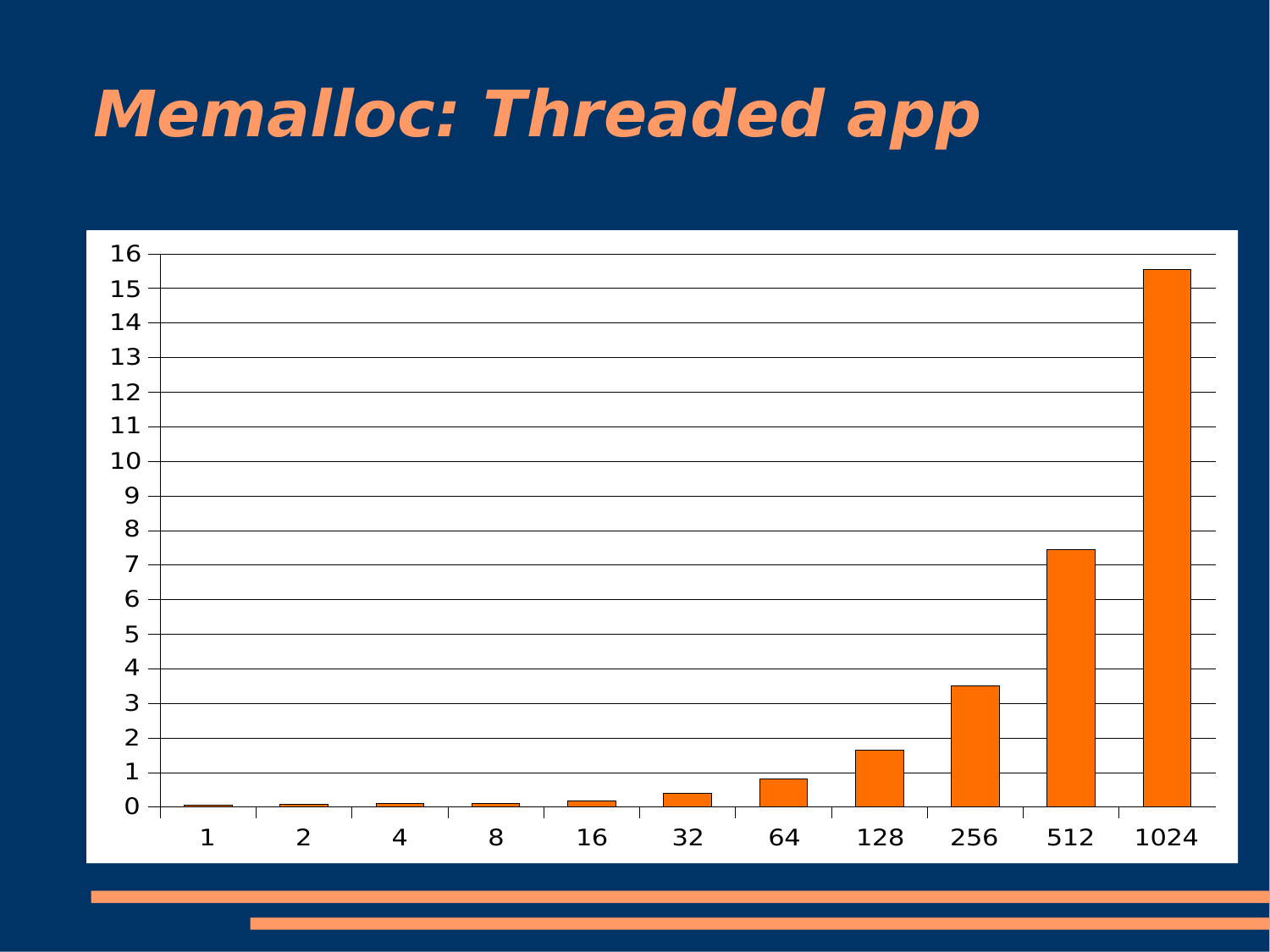#### **Issues**

- Larger system (>64p) may have issues with lock contention for some workloads (radix tree, dcache, inode locks).
- Long boot time: Memory initialization and device initialization.
- Memory balancing, control of memory.
- MTBF is reduced. It would be good to have the ability for a node or memory to fail.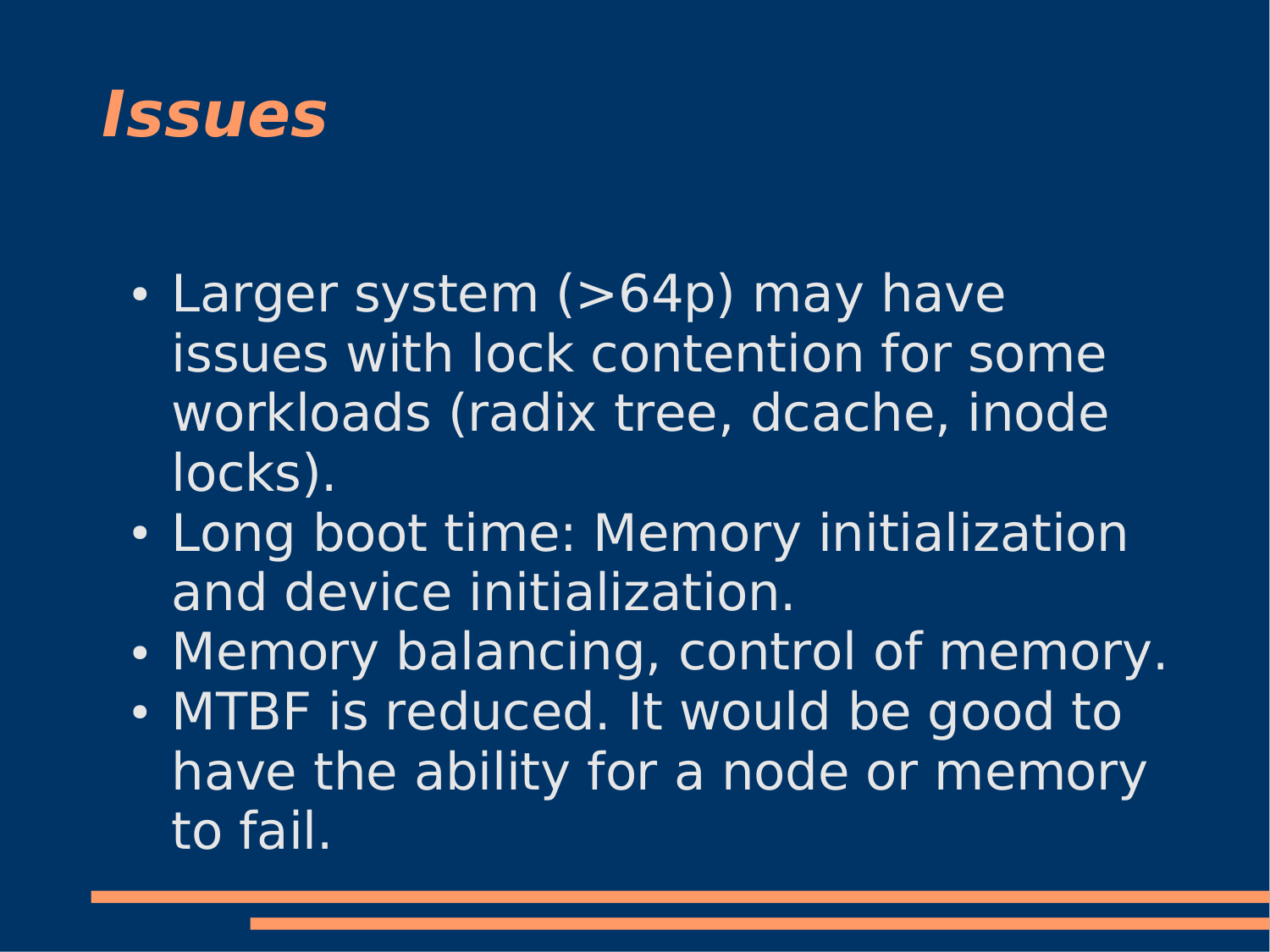### **Future Problems**

- Sparsely populated per cpu and per node arrays.
- The number of per node/cpu objects in some kernel subsystems grows excessively.
- Need to replicate memory to avoid off node access? (40% for some apps!)
- 4K pagesize for i386 and x86 64 will result in significant TLB pressure for large memory sizes.